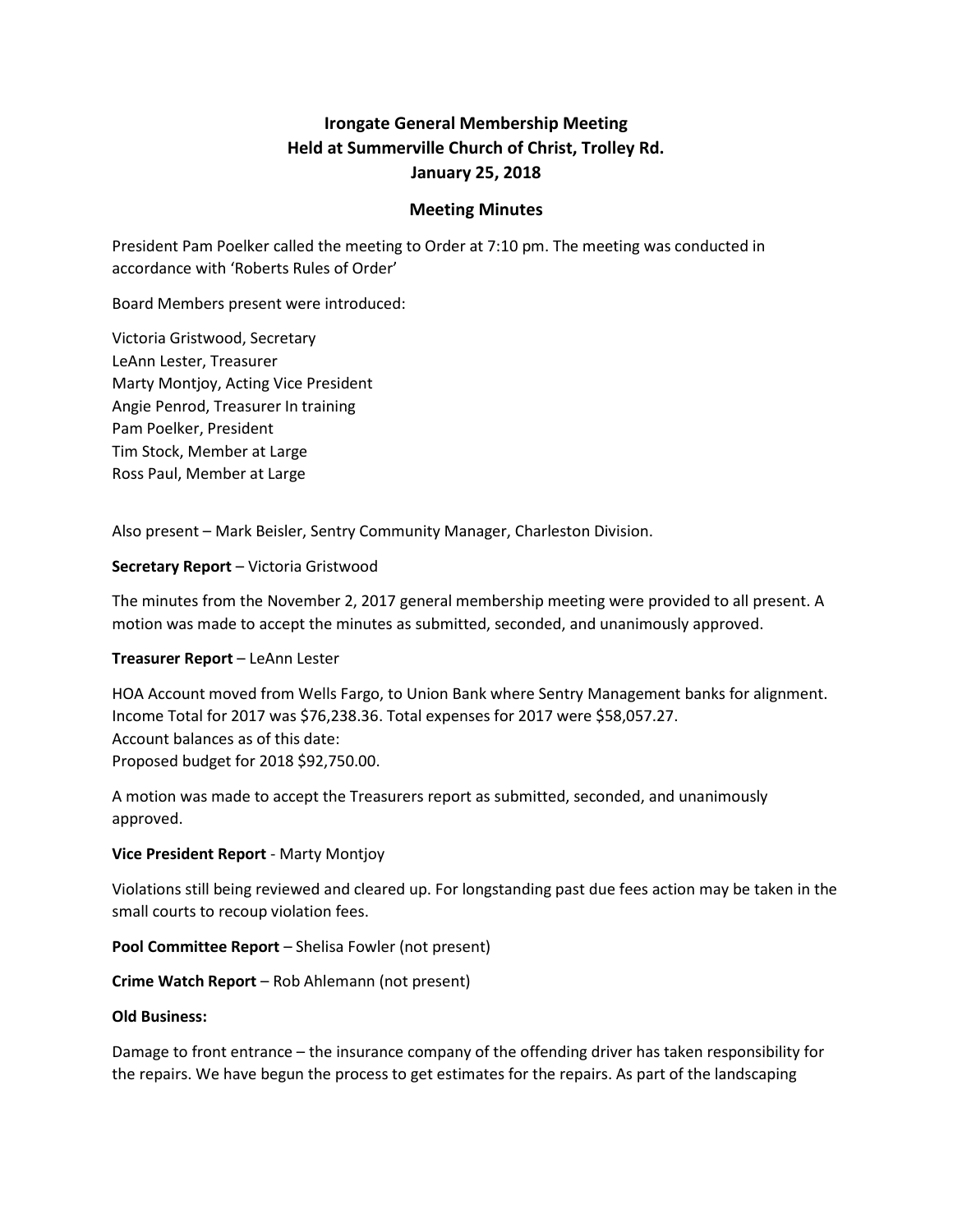repairs, we plan to evaluate and improve the plantings so as to improve visibility when turning on to Trolley Road and the visibility of the signs themselves.

Flag Pole at front entrance will be moved closer to the road and lighted. Bobby Jo Duck volunteered to maintain flag flying.

Fencing – Appearance of the fencing on Trolley Road - HOA would like to investigate options for repairing/improving the fencing that borders Trolley. It is mostly the original fencing that the developer installed and needs work. HOA asked for volunteer to investigate costing and who owns fence, believe its home owner but needs checking. Suggested putting whole new fence up, again needs research. This is a long-term project, possibly to be funded in 2019. No homeowners present volunteered.

Sawmill Branch Trail access from Irongate – the trail from recreation area to the Sawmill Trail is in bad shape. We would like to get together a team of volunteers and begin to do some maintenance – cutting back brush, cutting roots and perhaps eventually repaving. We will look into the options of involving the Town, County, and pursue any available grant money. Need to ascertain whether bike trail that City is building will go through the wetlands area?

Action on Trail: Need to investigate how we get support from the town.. HOA asking for a volunteer to talk to parks and recs/county and take on this investigative part of the project. No homeowners present volunteered.

Voting online… Sentry's IT does not currently support it, need HOA volunteer to see if we can get that supported independently. No homeowners present volunteered.

Bridge to Quail Arbor, needs to be brought to Counties attention, caution tape not stopping people from crossing.

### **New Business**

Voting 2018 Budget – now have Quorum to approve the budget.

2017 \$11,000k surplus, (due to not paying Sentry until Aug, attorney fees were lower than budgeted) however, these will increase in 2018 with liens from violations. Accountant was paid less than anticipated, again likely to increase in 2018.

Board looking to replace water line at recreation area due to leak near pool/parking area estimated costs \$10k, to be confirmed.

Resident suggested that Board need to make sure that we get good and fair quotes prior to approving work. Pam gave example of landscaping quote of \$1k, Electrical reader sign…\$700… Ideas of cameras at the pool… pricing to be investigated by Board.

A number of residents voiced concern over a particular home owner having multiple cars on property in various state of mechanical repair, suggests home owner is running a business in direct violation of HOA regulations. Board advised that it is monitoring situations and will review any actions that can be taken.

WastePro – town part of Irongate, assured that recycling bins will be delivered. Pam also checking with City contact on outstanding delivery. Marty Montjoy can provide email address of VP of WastePro if homeowners want to send complaints.